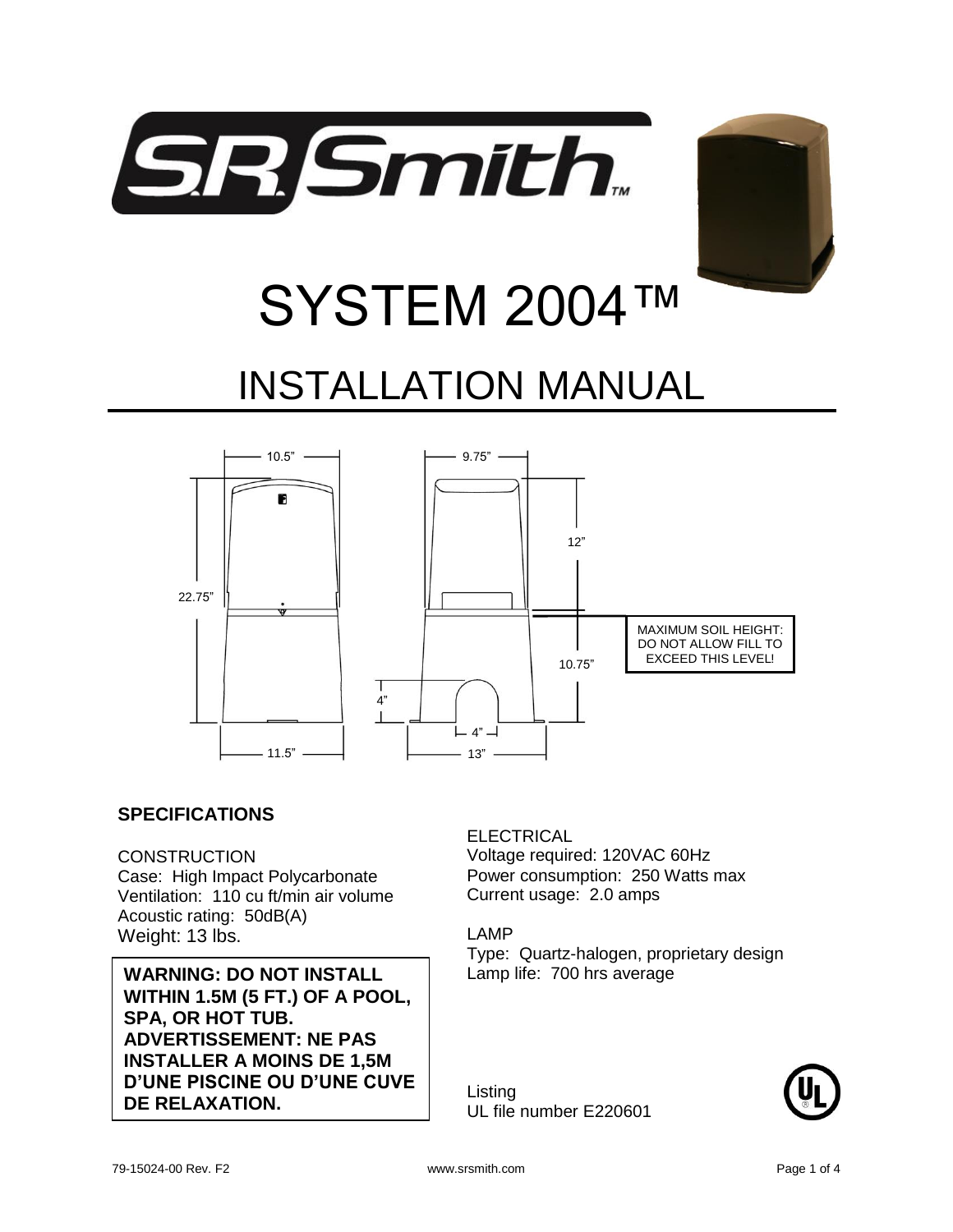

Important Note: You only have to use a 3 wire installation if using the existing toggle switch or the RM1 SR Smith Controller. You must run a 4 wire service to the illuminator if wiring external control system.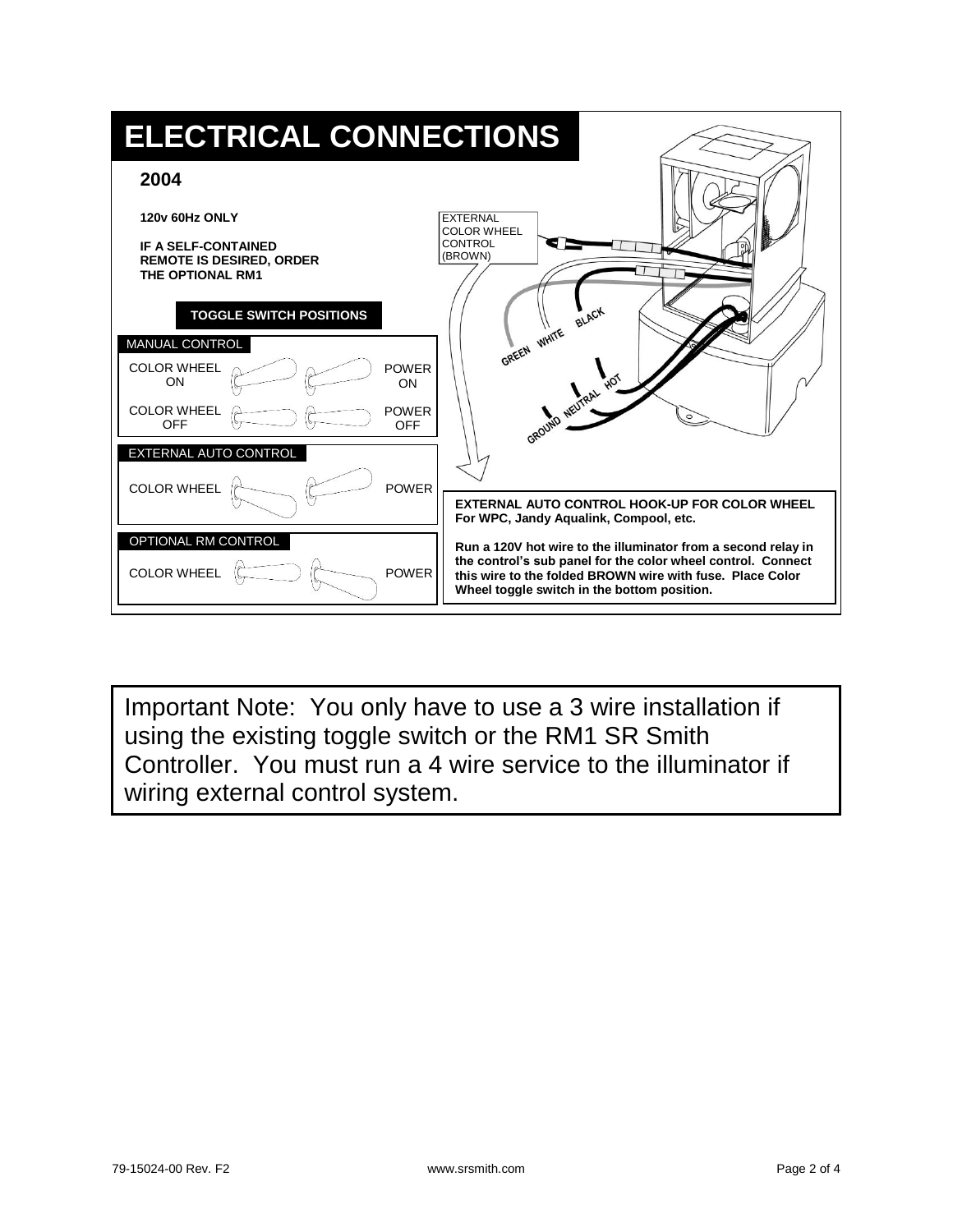## **INSTALLATION GUIDELINES**

**Refer to the diagram on the front of this manual for the following procedures.**

- **1) See our general installation manual for fiber and conduit installation in the pool. This manual covers the 2004 series illuminator installation only.**
- **2) Cut the fiber conduits so they will enter the installation base approximately halfway. Cut the electrical conduit so it will protrude past the conduit hole 1" or less (FIG A). Pull all fiber optic cables at least 12" through the top of the installation base.**
- **3) Follow the port assembly procedures on the back of this manual.**
- **4) Place the chassis on the installation base. Secure the illuminator with the two screws supplied. Snap the port into the clip on the chassis. Make sure it seats firmly into the clip (FIG B).**
- **5) Make the electric connections as shown on the previous page. Make sure no wires interfere with the cooling fan or color wheel.**
- **6) a) If installing in the ground:**

**Backfill halfway up the installation base. Allow ample height for top soil and landscaping. Do not allow the vents on the bottom of the illuminator to be blocked. This will cause the illuminator to overheat and shut off.**

**b) If surface mounting:**

**Use proper securing screws for the surface type you are attaching to, using the 2 holes provided on the base. Example: For concrete, use proper concrete screws. For wood surface, use proper wood screws.**



Any other suitable conduit